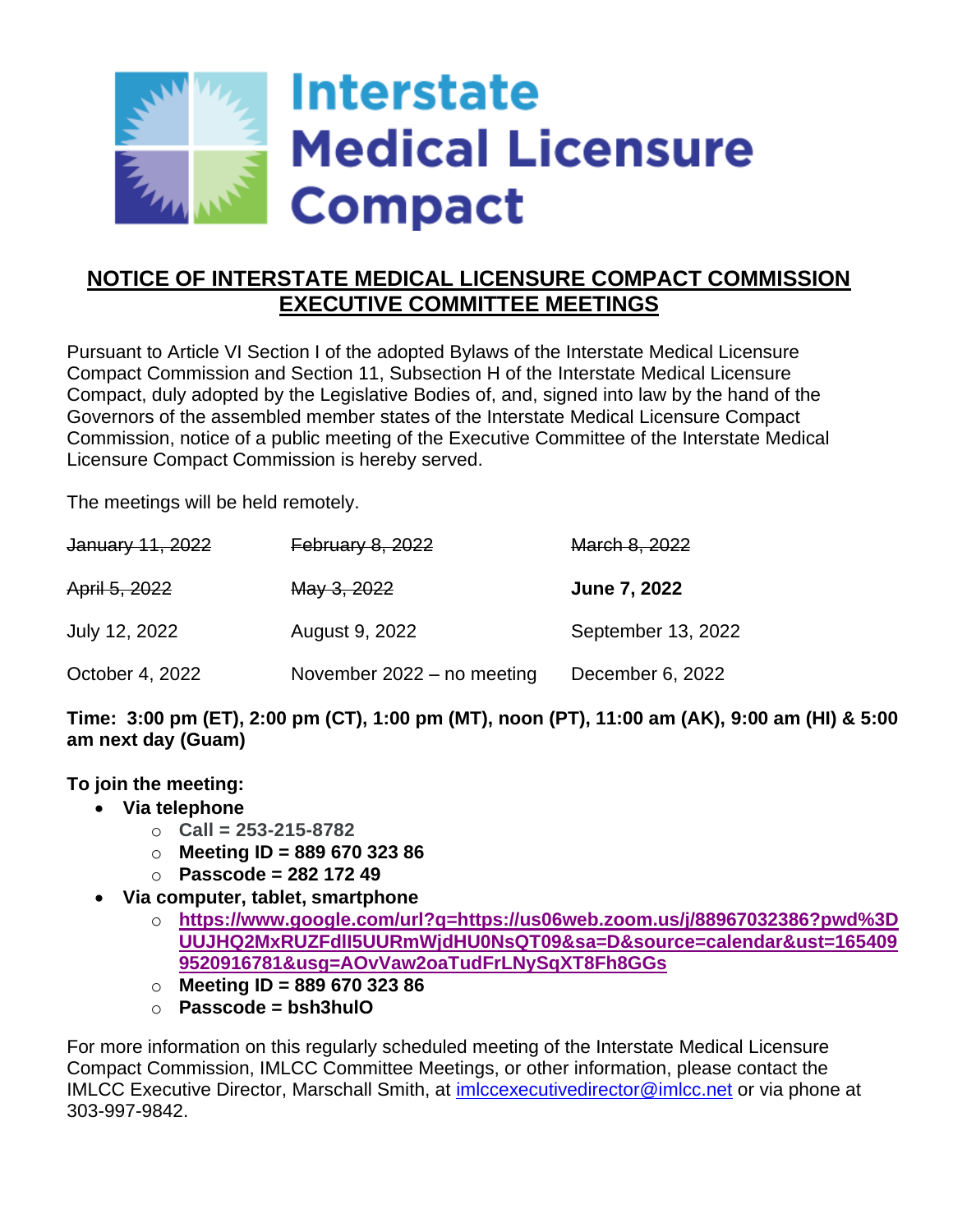

## EXECUTIVE COMMITTEE MEETING AGENDA DRAFT

#### **Location:**

- $\bullet$  Via conference call =
	- $O$  Call = 253-215-8782
	- $\circ$  Meeting ID = 889 670 323 86
	- $\circ$  Passcode = 282 172 49
- Via computer, tablet, smartphone =
	- o [https://www.google.com/url?q=https://us06web.zoom.us/j/88967032386?pwd%3DUUJH](https://www.google.com/url?q=https://us06web.zoom.us/j/88967032386?pwd%3DUUJHQ2MxRUZFdlI5UURmWjdHU0NsQT09&sa=D&source=calendar&ust=1654099520916781&usg=AOvVaw2oaTudFrLNySqXT8Fh8GGs) [Q2MxRUZFdlI5UURmWjdHU0NsQT09&sa=D&source=calendar&ust=16540995209167](https://www.google.com/url?q=https://us06web.zoom.us/j/88967032386?pwd%3DUUJHQ2MxRUZFdlI5UURmWjdHU0NsQT09&sa=D&source=calendar&ust=1654099520916781&usg=AOvVaw2oaTudFrLNySqXT8Fh8GGs) [81&usg=AOvVaw2oaTudFrLNySqXT8Fh8GGs](https://www.google.com/url?q=https://us06web.zoom.us/j/88967032386?pwd%3DUUJHQ2MxRUZFdlI5UURmWjdHU0NsQT09&sa=D&source=calendar&ust=1654099520916781&usg=AOvVaw2oaTudFrLNySqXT8Fh8GGs)
	- $\circ$  Meeting ID = 889 670 323 86
	- $\circ$  Passcode = bsh3hulO

#### **Date:** As listed below

| January 11, 2022 | <b>February 8, 2022</b>    | March 8, 2022       |
|------------------|----------------------------|---------------------|
| April 5, 2022    | May 3, 2022                | <b>June 7, 2022</b> |
| July 12, 2022    | August 9, 2022             | September 13, 2022  |
| October 4, 2022  | November 2022 – no meeting | December 6, 2022    |

## **Time: 3:00 pm (ET), 2:00 pm (CT), 1:00 pm (MT), noon (PT), 11:00 am (AK), 9:00 am (HI) & 5:00 am next day (Guam)**

| <b>Agenda Item</b>                                             | <b>Presenter</b>           |
|----------------------------------------------------------------|----------------------------|
| Call to Order                                                  | <b>Chair Spangler</b>      |
| Roll Call / Establishment of Quorum                            | <b>Secretary Smith</b>     |
| Approval of the Agenda                                         | <b>Chair Spangler</b>      |
| Review and Approval of the Minutes<br>May 3, 2022<br>$\bullet$ | <b>Chair Spangler</b>      |
| <b>Budget Committee / Treasurer's Report</b>                   | <b>Treasurer Silas</b>     |
| <b>Communications Committee Report</b>                         | <b>Commissioner Rodman</b> |